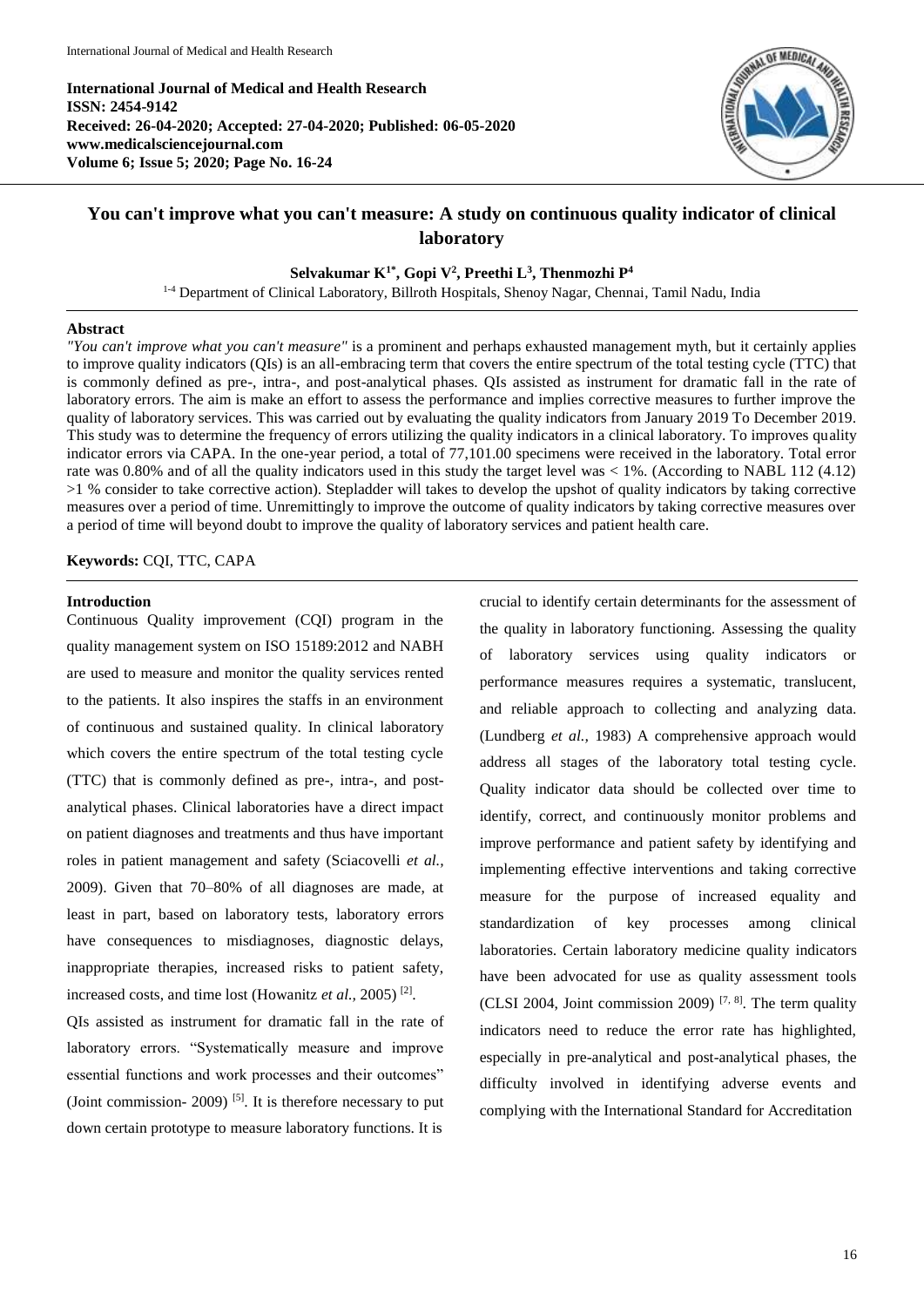of Clinical Laboratories, ISO thus prompting laboratory professionals to develop and implement QIs (Plebani *et al.,*2012) [9] .

As stated by the ISO, "The laboratory shall initiate QIs to monitor and evaluate performance in all the way through critical aspects of pre-examination, examination and post examination processes"; and "The process of monitoring QIs shall be planned, which includes establishing the objectives, methodology, interpretation, limits, action plan and duration of measurement." In recent years, different QIs have been developed to monitor critical processes and identify errors and mistakes in laboratories based on their particular characteristics and organization (Plebani *et al.,* 2013) [10]. This monitoring is based on the laboratories' different health care contexts, purposes and goals, patient number and typology, activity typology, and sensitivity and training of staffs, which are used for these determinants. Monitoring correct performance of each single step of the total testing cycle is not feasible. Instead, identify critical control points in this process. These are points that can serve as indicator for correct performance of the process. These indicators are called quality indicators. Ought monitored the set of quality indicator for a assured period of time (approximately 6 to 12 months), go one measure by further setting a limit of acceptability for each indicator and trying to optimize laboratory processes such that you achieve these limits. E.g. if for the indicator "percentage of samples rejected" the value is normally around 5%, set the limit of acceptability on 3% sample rejection.

Identify the causes leading most often to rejection of samples and try to resolve these causes. See if the percentage of rejected samples subsequently increases. Repeat this process until the 3% limit is achieved. Setting limits of acceptability for each indicator and trying to optimize the laboratory processes such that their performance doesn't exceed these limits is called prototype. Try to minimize the limits of acceptability as much as possible to trigger maximum laboratory performance improvement. However, do not put pressure on the laboratory staff to achieve the prototype as it will then become a perverse activity that does more harm than good. Improve the use of laboratory services is now expressed in the mantra "the right test in the right patient at the right time" (Smellie *et al.*, 2012)<sup>[11]</sup>. The success of the various methods used in the effort to manage demand depends on the medical context, and the different settings in which these approaches are employed. While there is as yet no magic bullet, the stepladder taken to improve the outcome of quality indicators by taking corrective measures over a period of time will definitely help to improve the quality of laboratory services and patient health care.

## **Materials and Method**

One-year quality indicator data of a Billroth Hospitals-Clinical laboratory, Shenoy Nagar, Chennai was evaluated to describe the frequency of errors. An 'error' was defined as a defect during the TTC from time requisition was raised to phlebotomy was done until the result dispatch. QIs with a target value of 1 were considered good. (According to NABL 112 (4.12) >1 % consider to take corrective action). The Guideline was adopted form the ISO15189:2012 (Table 1) Stepladder will take to improve the outcome of quality indicators by taking corrective measures over a period of time.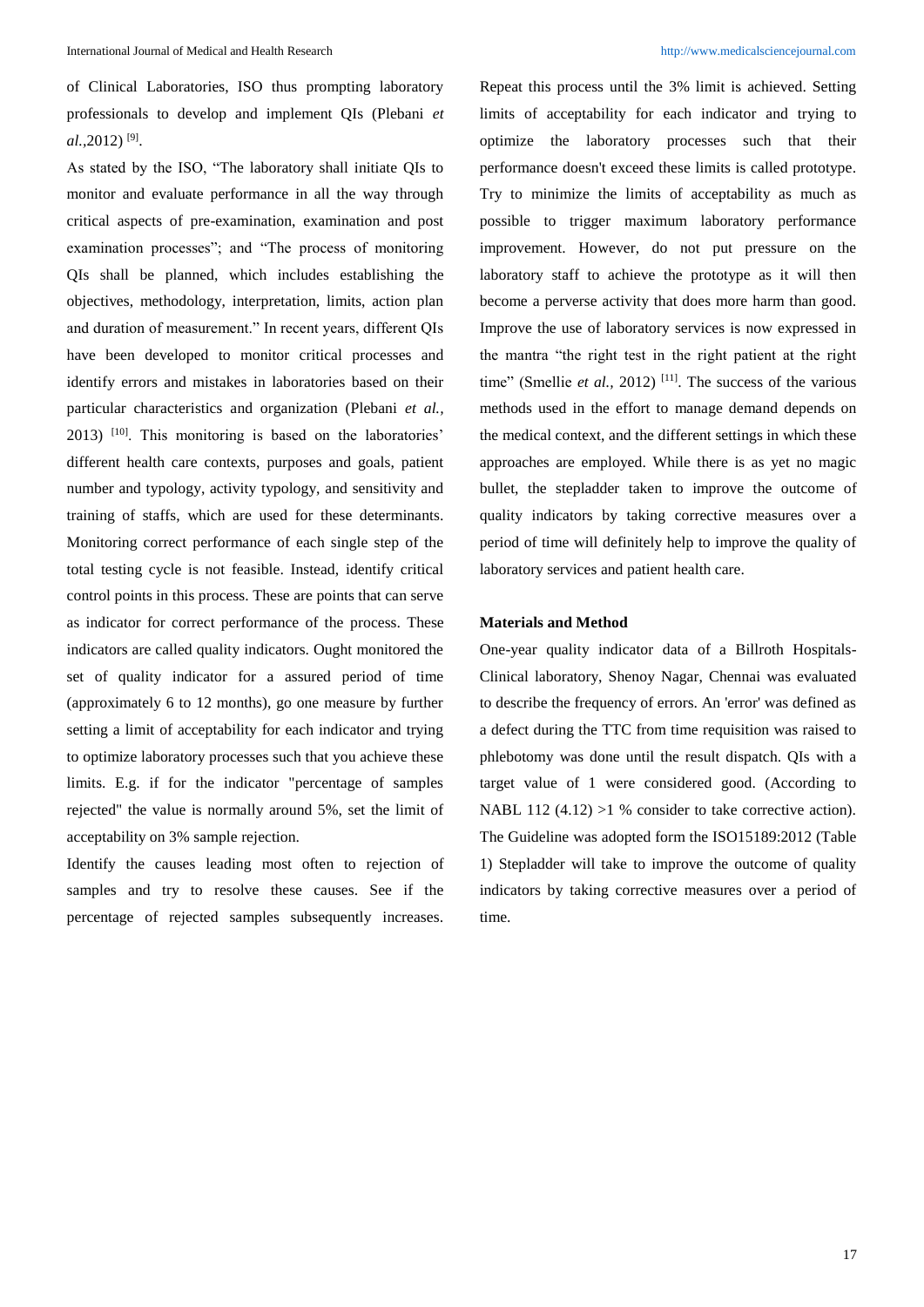|                |                                                                                | MATRIX FOR CAPTURING LABORATORY QUALITY INDICATORS                                         |                |                                                                                                                                       |                                                             |                                                                                   |
|----------------|--------------------------------------------------------------------------------|--------------------------------------------------------------------------------------------|----------------|---------------------------------------------------------------------------------------------------------------------------------------|-------------------------------------------------------------|-----------------------------------------------------------------------------------|
| S.No           | QUALITY INDICATOR                                                              | <b>FORMULA</b>                                                                             | <b>UOM</b>     | Target                                                                                                                                | Data Source<br>Identification                               | Reference                                                                         |
|                |                                                                                | PRE ANALYTICAL                                                                             |                |                                                                                                                                       |                                                             |                                                                                   |
| 1              | Sample Recollection (Rework).                                                  | Total No. of samples recollected / Total no. of samples<br>collected ×100                  | %              | $< 1\%$                                                                                                                               | Sample rework register                                      | NABL 112                                                                          |
| 2              | Sample Reiedions                                                               | No.of Rejections with respective reasons/No. of samples<br>transported                     | $\mathbf{e}_h$ |                                                                                                                                       | Sample Rejection<br>Register or Sample<br>receiving Registe | NABL 112 - 4.12 Collection<br>& identification.<br>Transportation &<br>Processing |
| 3              | Incidents & Accidents<br>(ind. Needle Stick injury)                            | Total No. of Injuries sustained                                                            | <b>Numbers</b> | Nil                                                                                                                                   | Incident / Accident<br>Register                             | NABH - CQI.3.b                                                                    |
|                |                                                                                | <b>ANALYTICAL</b>                                                                          |                |                                                                                                                                       |                                                             |                                                                                   |
| 4              | Adherence to safety precaution by<br>employees (inc. Pre-Analytical)           | No. of employees adhering to safety precautions/No. of<br>employees sampled X 100          |                | <25 staff - 100 %<br>>50 staff-50 %<br>51-100 staff - 30 %<br>> 100 staff-20 %                                                        | Process Non<br>Conformance Register                         | NABH - COL3 b iv                                                                  |
| 5              | Sample Rejections                                                              | No.of Rejections with respective reasons                                                   | Number         |                                                                                                                                       | Sample Rejection<br>Register                                | NABL 112 - 4.12<br>(Collection & identification)                                  |
| 6              | Repeats (or redos)                                                             | No. of Redos /total no. of tests performed X 100                                           | 鲇              |                                                                                                                                       | Repeat test Register                                        | NABH - CQL3 b ii<br>NABL 112-4.12 (Analysis &<br>reporting of results)            |
| $\overline{7}$ | Equipment down time                                                            | Sum of downtime for all critical equipment in hours                                        | hrs & mns      |                                                                                                                                       | Equipment break down<br>Form                                | NABL 112 - 4.12<br>NABH-CQI.4.ciii                                                |
| 8              | Internal Quality Control (CV%)                                                 | CV for each analyte & Each level                                                           | CV%            |                                                                                                                                       | Monthly Control Chart                                       | NABL 112 - 4.12                                                                   |
| $\Omega$       | Performance in EQAS/ILC                                                        | As per the Scores defined by EQAS provider<br>ILC: Percentage of variation                 | score. SDI     | VIS Score Z Based on acceptable limits given EQAS/ ILC Reports<br>by EQAS provider.                                                   |                                                             | NABL 112 - 4.12                                                                   |
|                |                                                                                |                                                                                            | ٩,             | Acceptable Total Allowable Error<br>for ILC tests.                                                                                    |                                                             |                                                                                   |
| 10             | Laboratory Incidents/Accidents                                                 | Total no. of incidents                                                                     |                |                                                                                                                                       |                                                             | NABH-CQI-4.b                                                                      |
|                |                                                                                | POST AN ALYTICAL                                                                           |                |                                                                                                                                       |                                                             |                                                                                   |
| 11             | customer Feed Back                                                             | Score achived/maximum possible score ×100                                                  | ٩,             | Complete customer satisfaction                                                                                                        | Customer feed back<br>form.                                 | NABL 112 - 4.12<br>NABH-CQL4.d.itoiv                                              |
| 12             | Turn Around Time & Short Turn<br>Arounf Time (Urgent request)                  | No. samples reported beyond TAT /Total No. of Test<br>reported ×100 (- 100)                |                |                                                                                                                                       | LIS/ TAT & STAT<br>monitoring Register                      | NABL 112 - 4.12                                                                   |
| 13             | Reporting Errors<br>(Per 1000 investigations)                                  | Number of reporting errors (with respective reasons) /No.<br>of tests performed X 1000     | Number         |                                                                                                                                       | Process non<br>Conformance Register                         | NABH - CQI.3.b                                                                    |
| 14             | Critical reporting                                                             | Total No. of critical reports are clinically useful/Total No. of<br>critical reports X 100 |                |                                                                                                                                       |                                                             | NABL 112 - 4.12 (Analysis<br>& reporting of results)                              |
| 15             | Reports Correlating with Clinical<br>Diagnosis<br>(Atleast for histopathology) | No. of reports correlating clinical diagnosis/no. of tests<br>performed X 100              | %              | 100 test/month - 100%<br>100-200 tests/month -50%<br>201-300 tests/month - 25%<br>301-500 tests/month - 20%<br>>500 tests/month - 15% |                                                             |                                                                                   |

#### Table 1: QIS that have been grouped according the total testing cycle

## **Results**

During the period of Jan 2019 to Dec 2019, a total of 77,101 specimens were received in the laboratory. Total error rate was 0.80% and all the standard quality indicators from pre analytical, analytical and post analytical used in this study and the target level was < 1%. (According to NABL 112  $(4.12)$  >1 % consider to take corrective action). Steps will take to improve the outcome of quality indicators by the taking corrective measures for over a period of time. The quality indicators were classified into the following 3 categories: pre-analytical, analytical, and post-analytical.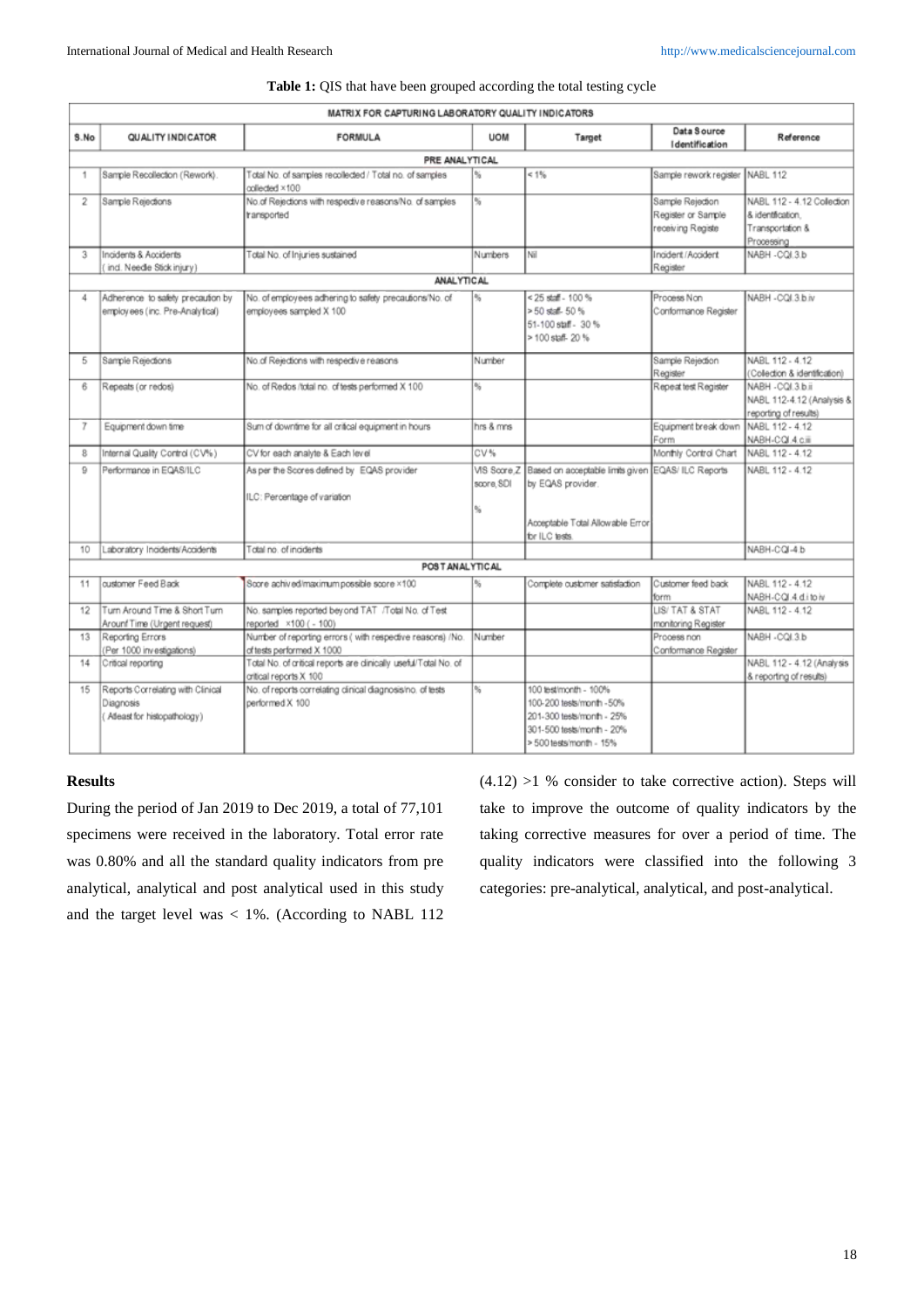## **Pre-analytical phase**

|   | <b>S.No Sample Rejections</b>    | $Jan-19$ | Feb-19   | Mar-19   | Apr-19   | May-19   | Jun-19 | IJul-19                                     | Aug-19 | Sep-19 | l Oct-19 | Nov-19   | Dec-19   |
|---|----------------------------------|----------|----------|----------|----------|----------|--------|---------------------------------------------|--------|--------|----------|----------|----------|
|   | No. of clotted samples           | 28       | 14       | 13       | 16       | 22       | 16     | 19                                          | 22     | 18     | 17       | 16       | 17       |
|   | No. of mislabeled samples        | IJ       | 0        | O        |          | 0        | 0      |                                             | Ð      | 0      |          | 0        |          |
| 3 | No. of Haemolysed samples        | 12       | 6        |          |          | 13       | 2      | 6                                           |        | 18     |          | 5        |          |
| 4 | No. of Inadequate/Excess vol     | 3        | 5        |          | J        |          |        |                                             | 6      | 14     | 9        | 8        |          |
| 5 | No. of expired/wrong tubes       | 0        |          | 0        | U        | 0        | 0      | 0                                           |        | 0      | 0        | 0        | 0        |
| 6 | No. of Transport delay           | 0        | 0        | 0        | U        | 0        | 0      | 0                                           | 3      |        | 0        | 0        | 0        |
|   | others                           | U        |          |          |          | 0        |        |                                             |        |        |          | 0        | 0        |
| 8 | <b>SUM of rejections</b>         | 43       | 25       | 22       |          | 42       |        |                                             | 37     | 52     |          | 29       | 22       |
| 9 | <b>Total Rejections per year</b> | 373      |          |          |          |          |        |                                             |        |        |          |          |          |
|   | % of Rejections                  | 0.788991 | 0.442008 | 0.330927 | 0.353001 | 0.605973 |        | 0.353357 0.496524 0.638041 0.834403 0.40123 |        |        |          | 0.368957 | 0.299728 |
|   | % of Target                      |          |          |          |          |          |        |                                             |        |        |          |          |          |



|  | <b>Fig 1(a):</b> Analysis of Sample rejections during Jan 2019– Dec 2019 |
|--|--------------------------------------------------------------------------|
|  |                                                                          |

| S.No | <b>Sample Rework</b>            |      |      |      |      |      |      |      | <u>Jan-19   Feb-19   Mar-19   Apr-19   May-19   Jun-19   Jul-19   Aug-19   Sep-19   Oct-19   Nov-19   Dec-19</u> |      |      |      |      |
|------|---------------------------------|------|------|------|------|------|------|------|------------------------------------------------------------------------------------------------------------------|------|------|------|------|
|      | Total No. of sample recollected | 27   | 14   | 41   | 40   | 32   | 40   | 37   | 109                                                                                                              | 75   | 69   | 103  | 88   |
|      | <b>Total No. of Patient</b>     | 5450 | 5656 | 6648 | 5949 | 6931 | 5660 | 6042 | 5799                                                                                                             | 6232 | 7477 | 7860 | 7340 |
|      | %                               | 0.50 | 0.25 | 0.62 | 0.67 | 0.46 | 0.71 | 0.61 | 1.88                                                                                                             | 1.20 | 0.92 | 1.31 | 1.20 |
|      | Target $($ < 1% $)$             |      |      |      |      |      |      |      |                                                                                                                  |      |      |      |      |



**Fig 1b:** Analysis of sample rework; 1c, Analysis of incidents and accidents happen during the period of Jan – Dec 2019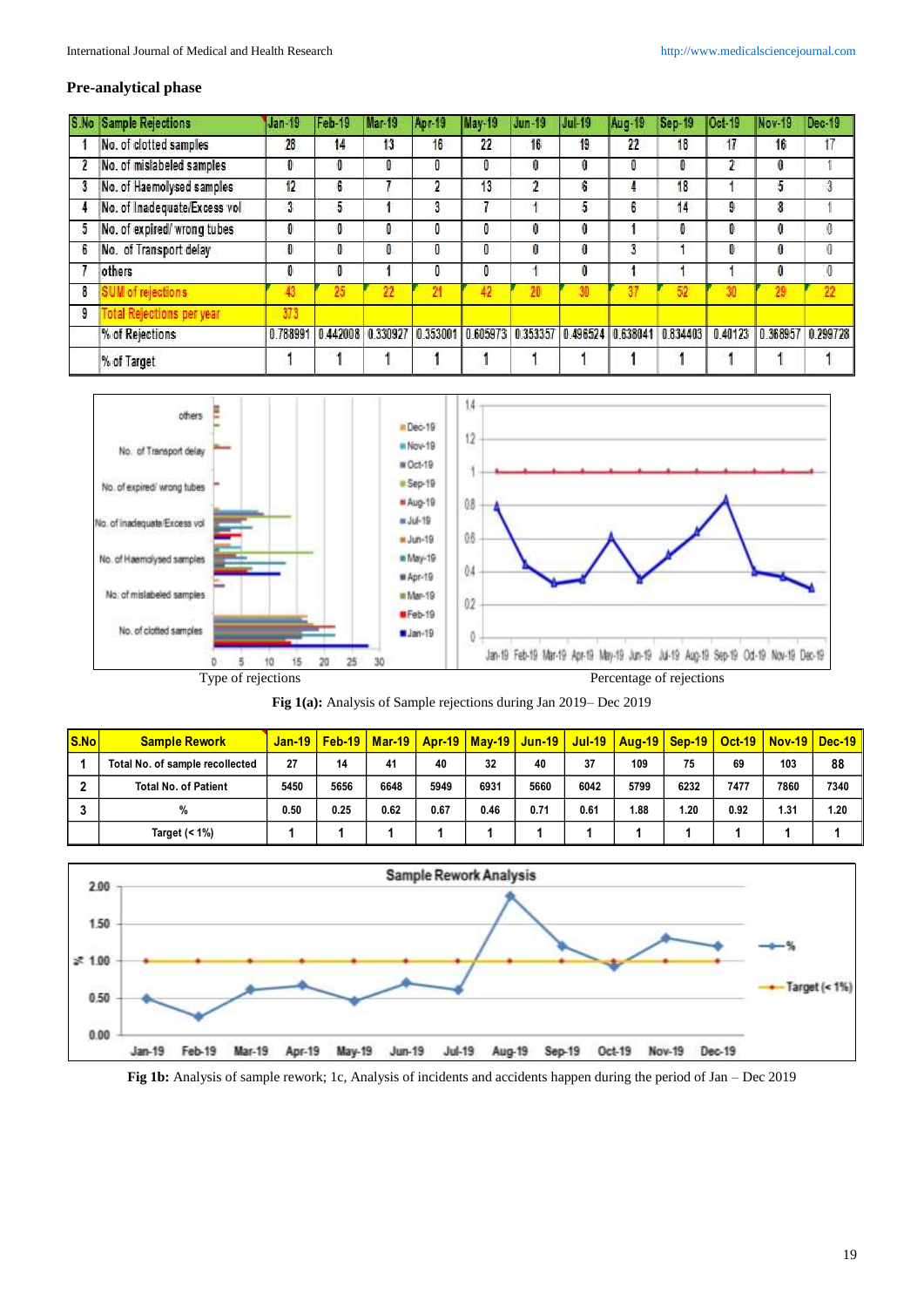From this Figure 1 - A and B shows the sample rejection analysis per total No. of sample collected, which conquers No of sample delay, No of wrong tube taken, No of insufficient sample collection, No of hemolysed sample, No of mislabeled samples, No of clotted sample. (According to

NABL 112 criteria the target value was  $\langle 1\% \rangle$ , if it is  $>$ % consider to take corrective and preventive action)This graphs are clearly reveals there is no significant evidence of target value exceed from >1%. So CAPA was not required.

per year. (According to NABL 112 criteria the target value was <1%, if it is >% consider to take corrective and preventive action). There is only one needle stick injury incident has happen during the month of May 2019. The HIC protocol was followed and after three months the staff was tested for the viral markers such as HIV I & II, HbsAG, Anti HCV Which shows the negative. This graphs are clearly reveals there is no other significant evidence of target value exceed from >1%. So CAPA was not





Figure 1– C shows sample rework analysis. Which conquer Total No. of sample recollected per total No of patient tests. (According to NABL 112 criteria the target value was <1%, if it is >% consider to take corrective and preventive action)This graphs are clearly reveals there is no significant evidence of target value exceed from >1%. So CAPA was not required.

Figure 1 – D shows sample Incident/Accident analysis. Which conquer No of needle stick injury, body fluid spillage, incidents of fall, and other incidents was occurred

#### **Analytical Phase**



applicable.

**Fig 2a:** Analysis of safety precautions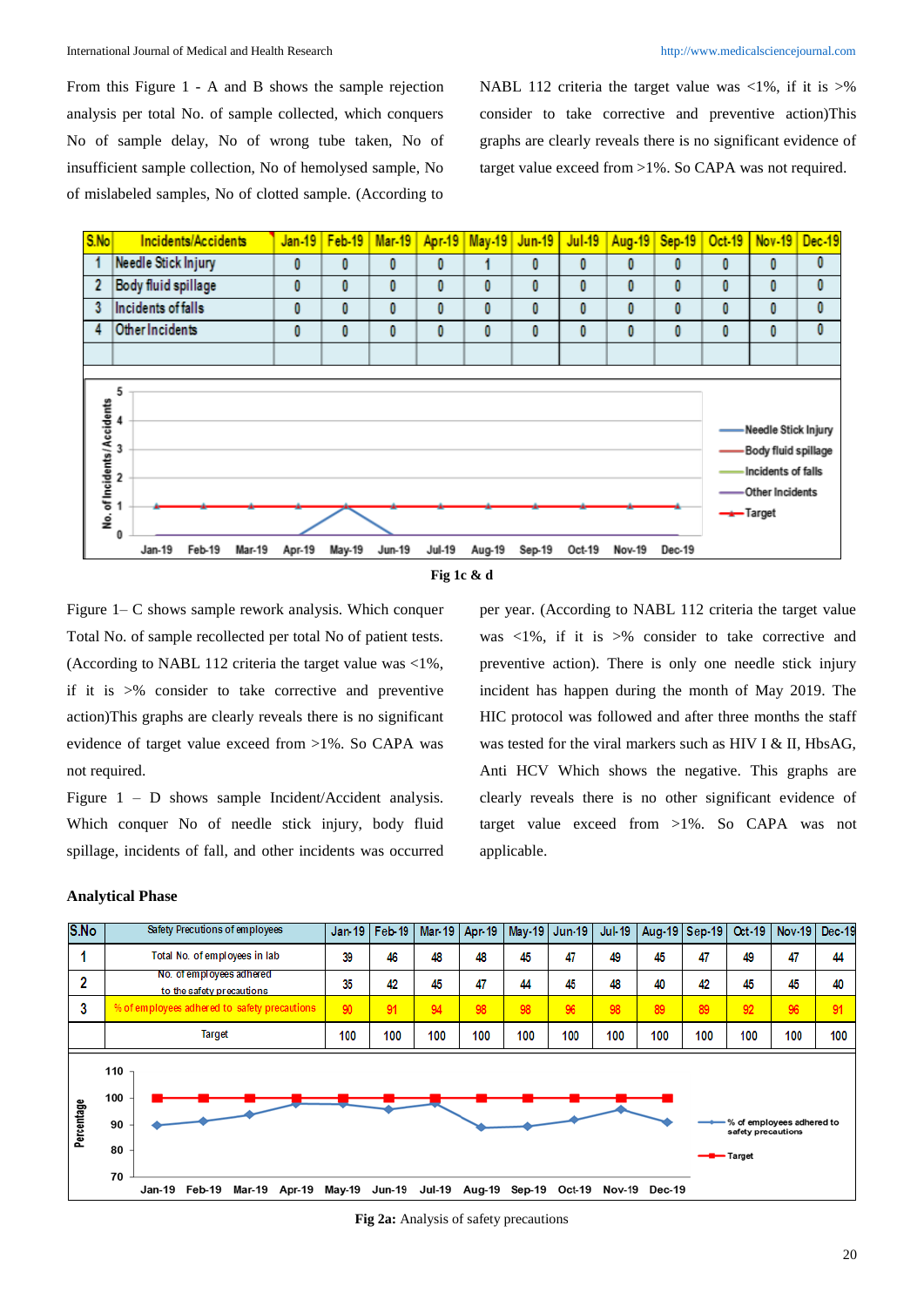Figure 2a –shows safety precaution analysis of the employees. Which conquers No. of employees adhered to

the safety precautions per total No of employees in lab.



**Fig 2b:** Analysis of sample repeats during Jan – Dec 2019

Figure 2b shows No. of repeat test analysis, which conquer based on repeat test criteria no of repeat test performance per total No of test performed. (According to NABL 112 criteria the target value was  $< 25$  staff - 100 %,  $> 50$  staff-50 %, 51-100 staff - 30 %, 100 staff- 20 % consider to take corrective and preventive action) this B graphs are clearly reveals there is no significant evidence of target value exceed from aforementioned staff. So CAPA was not applicable.

Aforementioned Figures was analyses statistically, (According to NABL 112 criteria the target value was <1%, if it is >% consider to take corrective and preventive action) this A and B graphs are clearly reveals there is no significant evidence of target value exceed from >1%. So CAPA was not applicable.

| S.No                     | <b>Equipment Down time (in hrs)</b> | <b>Jan-19</b> | <b>Feb-19</b> | <b>Mar-19</b> | Apr-19 | <b>May-19</b> | <b>Jun-19</b> | <b>Jul-19</b> | Aug-19 | <b>Sep-19</b> | Oct-19 | <b>Nov-19</b> | <b>Dec-19</b> |
|--------------------------|-------------------------------------|---------------|---------------|---------------|--------|---------------|---------------|---------------|--------|---------------|--------|---------------|---------------|
| 1                        | AU 480 (BIO)                        | 0.0           | 0.0           | 0.0           | 0.0    | 0.0           | 0.0           | 0.0           | 0.0    | 0.0           | 0.0    | 0.5           | 1.9           |
| $\overline{2}$           | AU 400 (BIO)                        | 22.6          | 0.0           | 0.0           | 0.0    | 0.0           | 0.0           | 0.0           | 0.0    | 0.0           | 0.0    | 0.0           | 0.0           |
| 3                        | Access2 (Hormones)                  | 0.0           | 0.0           | 0.0           | 0.0    | 0.0           | 0.0           | 0.0           | 0.0    | 0.0           | 0.0    | 0.0           | 1.2           |
| 4                        | $D10 - (HPLC)$                      | 0.0           | 0.0           | 0.0           | 0.0    | 0.0           | 0.0           | 0.0           | 0.0    | 0.0           | 0.0    | 19.4          | 6.9           |
| 5                        | Unilyte <sub>6+1</sub>              | 0.4           | 0.0           | 0.4           | 0.0    | 0.9           | 0.0           | 0.5           | 0.3    | 3.6           | 0.4    | 0.0           | 0.0           |
| 6                        | Unilyte6+11                         | 0.0           | 0.0           | 0.0           | 0.0    | 0.0           | 0.0           | 0.9           | 0.0    | 3.6           | 0.3    | 0.0           | 0.0           |
| $\overline{\phantom{a}}$ | <b>CENTRIFUGE(BIO)</b>              | 0.0           | 0.0           | 0.0           | 0.0    | 0.0           | 0.0           | 0.0           | 0.0    | 0.0           | 0.0    | 0.0           | 0.0           |
| 8                        | <b>CENTRIFUGE(BIO)</b>              | 19.4          | 73.0          | 0.0           | 0.0    | 0.0           | 0.0           | 0.0           | 0.0    | 0.0           | 0.0    | 0.0           | 0.0           |
| 9                        | LH750 I (HAM)                       | 0.0           | 0.0           | 0.0           | 0.0    | 0.0           | 0.0           | 0.5           | 0.0    | 2.6           | 3.8    | 0.0           | 0.0           |
| 10                       | LH 750 II (HAM)                     | 2.6           | 5.4           | 0.0           | 0.0    | 6.7           | 0.0           | 0.7           | 0.0    | 0.0           | 2.0    | 2.4           | 0.3           |
| 11                       | <b>VESMATIC 20 (HAE)</b>            | 0.7           | 0.0           | 0.0           | 0.0    | 0.0           | 0.0           | 0.0           | 0.0    | 0.0           | 0.0    | 0.0           | 0.0           |
| 12                       | <b>ACL 7000 (HAE)</b>               | 0.4           | 0.0           | 0.4           | 0.0    | 0.0           | 0.0           | 0.0           | 0.0    | 0.1           | 0.0    | 0.0           | 1.6           |
| 13                       | <b>CENTRIFUGE(HAE)</b>              | 0.0           | 0.0           | 0.0           | 0.0    | 0.0           | 0.0           | 0.0           | 0.0    | 0.0           | 0.0    | 0.0           | 0.0           |
| 14                       | U411 ROCHE (CP)                     | 0.0           | 0.0           | 0.0           | 0.0    | 0.0           | 0.0           | 0.0           | 0.0    | 0.0           | 0.0    | 0.0           | 0.0           |
| 15                       | <b>CENTRIFUGE</b>                   | 0.0           | 0.0           | 0.0           | 0.0    | 0.0           | 0.0           | 0.0           | 0.0    | 0.0           | 0.0    | 0.0           | 0.0           |
| 16                       | <b>ELISA</b>                        | 0.0           | 0.0           | 0.0           | 0.0    | 0.0           | 0.0           | 0.0           | 0.0    | 0.0           | 0.0    | 0.0           | 0.0           |
| 17                       | <b>Sterlisation Autoclave MICRO</b> | 0.0           | 0.0           | 0.0           | 0.0    | 0.0           | 0.0           | 0.0           | 0.0    | 41.9          | 0.0    | 0.0           | 0.0           |
| 18                       | Incubator                           | 0.0           | 0.0           | 0.0           | 0.0    | 0.0           | 0.0           | 0.0           | 0.0    | 9.7           | 0.0    | 0.0           | 0.0           |

**Fig 2c:** Analysis of equipment breakdown in % of hours during Jan – Dec 2019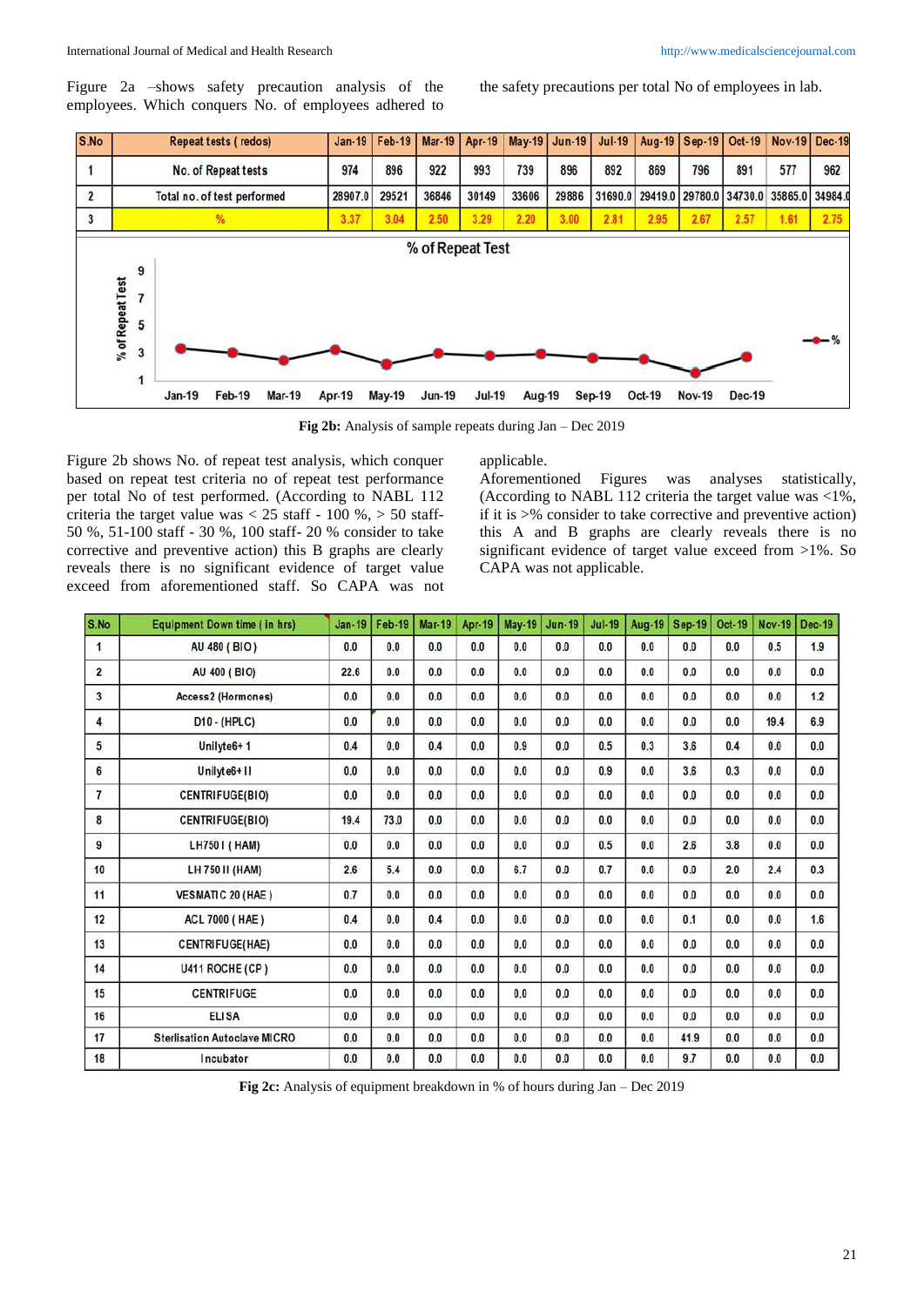Figure 2c - table shows the equipment breakdown, reveals that - Since most of the equipment are supported with the

backup one the breakdown is not affect the TAT of the report.

### **Post-analytical phase**



**Fig 3a:** Analysis of Customer feedback representative view of a year 2019

Figure 3a shows customer feedback analysis was done by No. of Feedback forms received, which conquers reception – communication, reception - report delivery, waiting time, collection area, and instructions given by technicians. (According to NABL 112 criteria the target value was complete customer satisfaction, if it fails in customer stratification consider to take corrective and preventive action) this F graphs are clearly reveals there is no significant evidence deterioration of complete customer satisfaction. So CAPA was not applicable.



**Fig 3b:** Test turnaround time analysis during Jan – Dec 2019

Figure 3b shows turnaround time (TAT) analysis, which conquer No. of reports deviated from TAT per No of report analyzed. (According to NABL 112  $(4.12) >1$  % consider to take corrective action). From this TAT analysis shows

significant evidence of statistical turnaround time target value exceed from > 1%. Root cause was analysed. Corrective action was taken.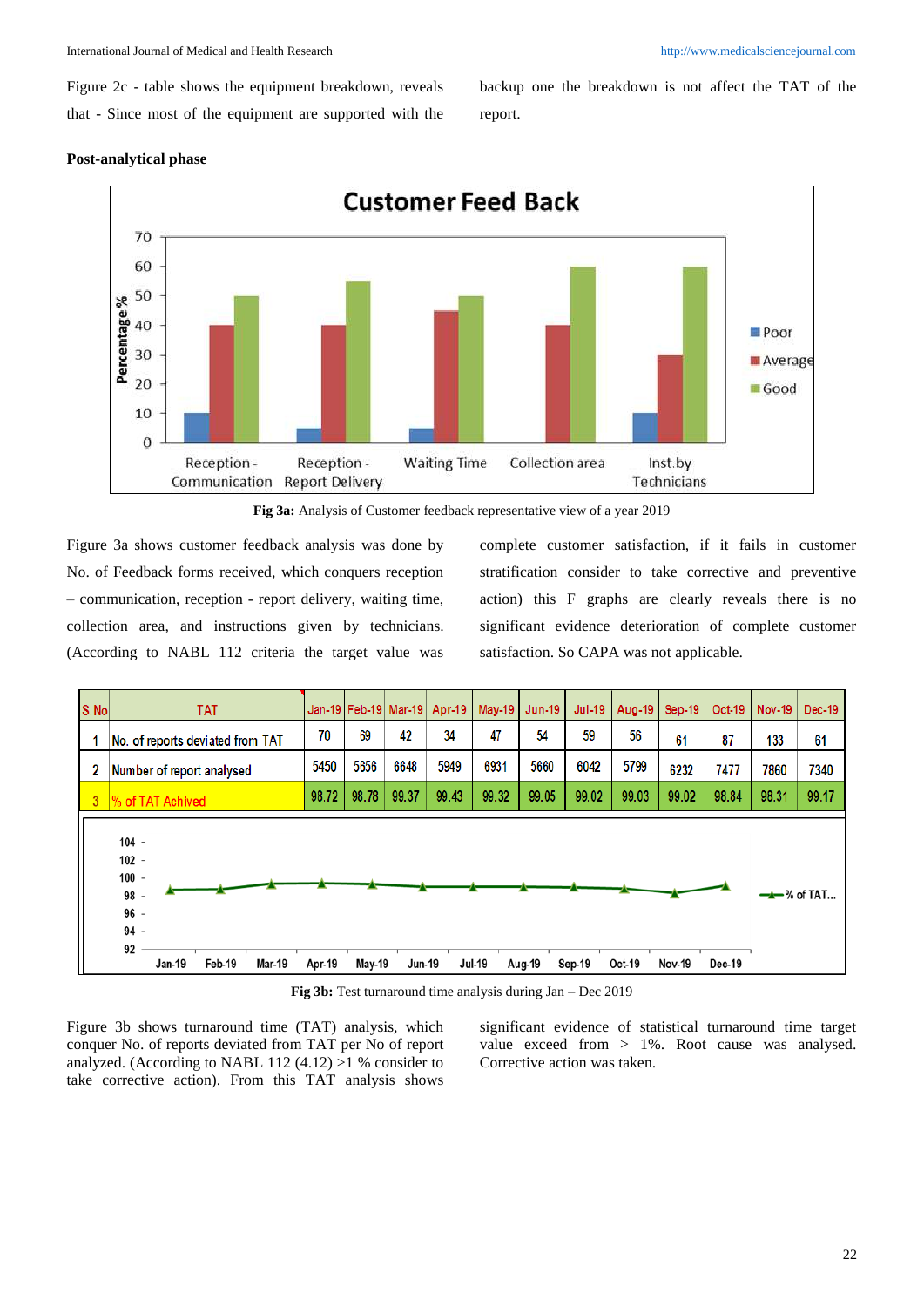International Journal of Medical and Health Research [http://www.medicalsciencejournal.com](http://www.medicalsciencejournal.com/)

| S.No                          | <b>Reporting Errors per</b><br>1000 investigations | $Jan-19$     | <b>Feb-19</b> | <b>Mar-19</b>                             | Apr-19       | May-19      | <b>Jun-19</b>  | <b>Jul-19</b> | <b>Aug-19</b>                                                                                                                   | <b>Sep-19</b>  | Oct-19 | <b>Nov-19</b> | Dec-19 |
|-------------------------------|----------------------------------------------------|--------------|---------------|-------------------------------------------|--------------|-------------|----------------|---------------|---------------------------------------------------------------------------------------------------------------------------------|----------------|--------|---------------|--------|
|                               | <b>Analytical Errors</b>                           | $\mathbf 0$  | $\mathbf{0}$  | 0                                         | $\mathbf{0}$ | $\mathbf 0$ | $\overline{2}$ | 0             | $\bf{0}$                                                                                                                        | $\mathbf{0}$   | 0.0    | 0.0           | 0.0    |
| $\overline{2}$                | Lab - Demographic errors                           | $\mathbf{0}$ | $\mathbf{0}$  | $\mathbf{0}$                              | $\mathbf 0$  | $\circ$     | 0              | $\mathbf{0}$  | $\mathbf 0$                                                                                                                     | $\overline{2}$ | 0.0    | 0.0           | 0,0    |
| 3                             | Client - Demographic errors                        | $\mathbf 0$  | $\mathbf{0}$  | $\bf{0}$                                  | $\mathbf{0}$ | $\bf{0}$    | $\mathbf{0}$   | $\mathbf{0}$  | 0                                                                                                                               | 0              | 0.0    | 0.0           | 0.0    |
| 4                             | <b>Total Number of Test Reported</b>               | 5450         | 5656          | 6648                                      | 5949         | 6931        | 5660           | 6042.0        | 5799.0                                                                                                                          | 6232.0         | 7477.0 | 7860.0        | 7340.0 |
| 5                             | <b>Analytical Errors / 1000 Reports</b>            | 0.0          | 0.0           | 0.0                                       | 0.0          | 0.0         | 0.4            | 0.0           | 0.0                                                                                                                             | 0.0            | 0.0    | 0.0           | 0.0    |
| 6                             | Lab - Demographic errors / 1000 Reports            | 0.0          | 0.0           | 0.0                                       | 0.0          | 0.0         | 0.0            | 0.0           | 0.0                                                                                                                             | 0.3            | 0.0    | 0.0           | 0.0    |
|                               | Client - Demographic errors / 1000 Reports         | 0.0          | 0.0           | 0.0                                       | 0.0          | 0.0         | 0.0            | 0.0           | 0.0                                                                                                                             | 0.0            | 0.0    | 0.0           | 0.0    |
| 3<br>$\overline{2}$<br>1<br>0 |                                                    |              |               |                                           |              |             |                |               | Analytical Errors / 1000 Reports<br>Lab - Demographic errors / 1000 Reports<br>Client - Demographic errors / 1000 Reports<br>H. |                |        |               |        |
|                               | Jan-19 Feb-19 Mar-19 Apr-19 May-19 Jun-19          |              |               | Jul-19 Aug-19 Sep-19 Oct-19 Nov-19 Dec-19 |              |             |                |               |                                                                                                                                 |                |        |               |        |



Figure 3c shows reporting errors (for amended reports) per 1000 investigations, which conquer analytical errors/ 1000 Reports, Lab - Demographic errors/ 1000 Reports, Client - Demographic errors / 1000 Reports, total no of reporting errors was analysed statistically, (According to NABL 112

criteria the target value was  $\langle 1\% \rangle$ , if it is  $>$ % consider to take corrective and preventive action) this B graphs are clearly reveals there is no significant evidence of target value exceed from >1%. So CAPA was not applicable.



**Fig 3d:** Critical result reporting during Jan – Dec 2019

Figure 3d shows critical result reporting analysis, which conquer Critical reports are clinically useful per total no. of critical reports reported. (According to NABL 112 criteria the target value was  $\langle 1\% \rangle$ , if it is  $\geq\%$  consider to take

corrective and preventive action) this C graphs are clearly reveals there is no significant evidence of target value exceed from >1%. So CAPA was not applicable.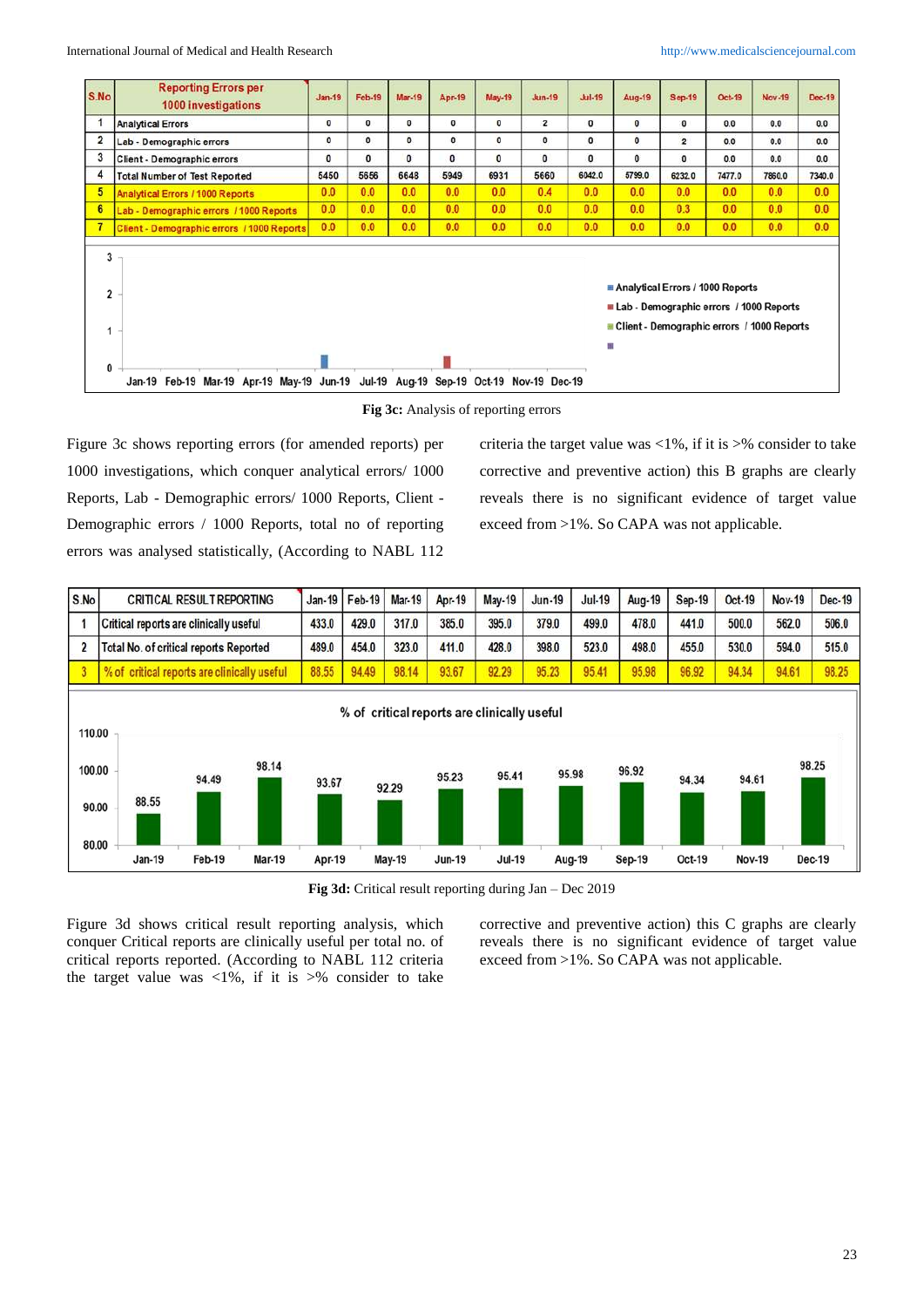International Journal of Medical and Health Research [http://www.medicalsciencejournal.com](http://www.medicalsciencejournal.com/)



**Fig 3e:** Analysis of report correlating with clinical diagnosis

Figure 3e Shows report correlating with clinical diagnosis, which conquer No. of reports correlating clinical diagnosis per total no of report analysed. (According to NABL 112 criteria the target value was surpass from  $> 95\%$ , if it is  $<$ 

95% consider to take corrective and preventive action) this D graph are clearly reveals there is no significant evidence of target value was labefaction from >95%.

| S.No                   | <b>STAT RESULT REPORTING</b>                       | Jan <sub>19</sub> | Feb-19 | <b>Mar-19</b> | Apr-19        | May-19                             | <b>Jun-19</b> | <b>Jul-19</b> | Aug-19                  | <b>Sep 19</b> | Oct 19        | <b>Nov-19</b> | Dec-19 |
|------------------------|----------------------------------------------------|-------------------|--------|---------------|---------------|------------------------------------|---------------|---------------|-------------------------|---------------|---------------|---------------|--------|
|                        | Total No. of STAT reports are clinically<br>useful | 231.0             | 232.0  | 263.0         | 294.0         | 309.0                              | 301.0         | 348.0         | 340.0                   | 343.0         | 384.0         | 241.0         | 301.0  |
| $\overline{2}$         | Total No. of STAT reports Reported                 | 231.0             | 265.0  | 263.0         | 320.0         | 328.0                              | 314.0         | 359.0         | 344.0                   | 350.0         | 393.0         | 251.0         | 302.0  |
| 3                      | % of critical reports are clinically useful        | 100.00            | 87.55  | 100.00        | 91.88         | 94.21                              | 95.86         | 96.94         | 98.84                   | 98.00         | 97.71         | 96.02         | 99.67  |
| 4                      | Target 97%                                         | 100               | 100    | 100           | 100           | 100                                | 100           | 100           | 100                     | 100           | 100           | 100           | 100    |
| 5                      | <b>Corrective Action</b>                           | 85                | 85     | 85            | 85            | 85                                 | 85            | 85            | 85                      | 85            | 85            | 85            | 85     |
| 110<br>100<br>90<br>80 | 100.00<br>00.00<br>$\Delta$<br>٠<br>25<br>87.55    | 91.88<br>×        | 94.21  |               | 95.86         | 96.94<br><b>The Second Service</b> | 98.84         |               | 98.00<br>$\blacksquare$ | 97.71         | 96.02         |               | 99.67  |
|                        | Feb-19<br>Jan-19<br><b>Mar-19</b>                  | Apr-19            | May-19 |               | <b>Jun-19</b> | <b>Jul-19</b>                      | Aug-19        |               | Sep-19                  | Oct-19        | <b>Nov-19</b> |               | Dec-19 |

**Fig 3f:** Short turnaround time report analysis during Jan – Dec 2019

Figure 3f Shows STAT result reporting analysis, which conquer Total No. of STAT reports are clinically useful per Total No. of STAT reports reported. (According to NABL 112 criteria the target value was surpass from > 97%, if it is < 97% consider to take corrective and preventive action) this E graph are clearly reveals there is no significant evidence of target value was labefaction from >97%.

## **Discussion**

Laboratory testing and services have an important role in the

stipulation of health care. The intention of the clinical laboratory is to afford useful information for screening, diagnosis and monitoring diseases. For this reason, the laboratory performs determinations in patient's samples by measurement procedures that ensure to get credent and reliable information for clinical use. Within the analytical process, the laboratory must ensure its quality, not only verifying that pre-established requests are met, but also confirming that the benefits obtained meet the potential of in cooperation the requesting physicians and patients seen.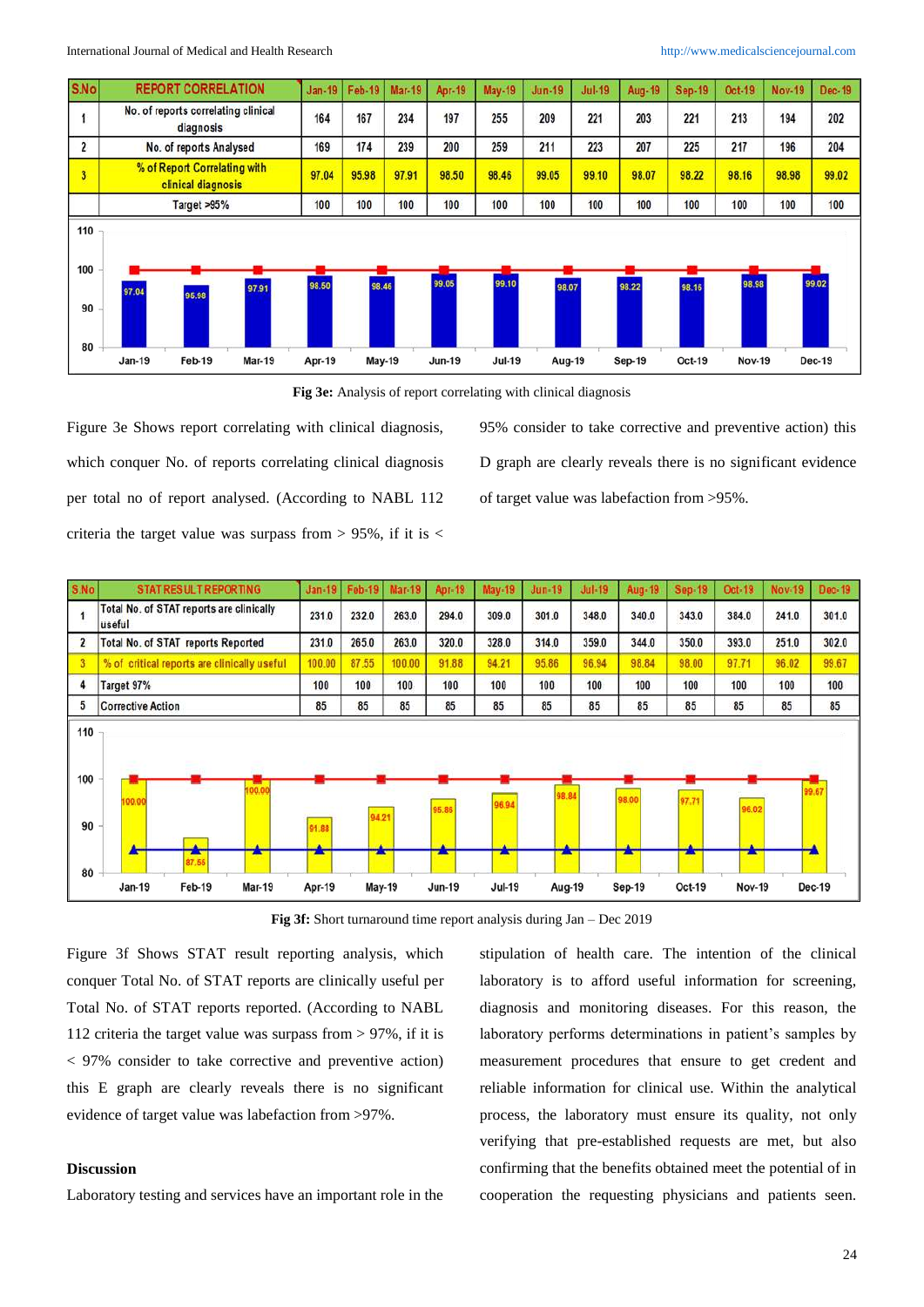Laboratory tests play a tremendously important function in diagnosing, monitoring, and evaluating patient outcomes, evidence-based assessment of laboratory performances is decisive to ensuring that patients receive safe, efficient, and effective care.

The term "quality indicator" refers to a systematic measurement process planned to afford information about the quality of a system. The process of monitoring for and addressing error does not just occur. Quality takes time to define. It requires planning of the processes and procedure that develop appropriate, measurable, interpretable information upon which action can take place in the cycle of continuous improvement. Those procedures can refer to as quality indicators. Quality indicators are an integral component of all quality management systems, including ISO 9001, ISO 15189. An indicator was developed by other organization and national bodies. Assessing the quality of laboratory services using quality indicators or performance measures requires a systematic, translucent, and reliable approach to collecting and analyzing data. A wide-ranging approach would address all stages of the laboratory total testing cycle, with a focal point on the areas considered most likely to have important consequences on patient care and health outcomes.

Quality indicator data should be collected over time to identify, correct, and continuously monitor problems and improve performance and patient safety by identifying and implementing effective interventions and for the purpose of increased consistency and standardization of key processes among clinical laboratories.2 "the grade to which health care services for individuals and populations increase the likelihood of desired health outcomes and are consistent with current professional knowledge," a quality indicator is a tool that enables the user to quantify the quality of a certain phase of care by comparing it with a decisive factor A quality indicator may be defined as an intention measure that evaluates crucial health care domains as defined by the - patient safety, effectiveness, equity, patient-centeredness, timeliness, and efficiency, is based on evidence associated with those domains, and can be implemented in a reliable and similar manner across settings and over time. Frequency of laboratory errors varies to the highest degree depending

on the stepladder of the TTC investigated, a series of papers have drawn the attention of laboratory professionals to the pre-analytical and post-analytical phases, which have been verified to be more vulnerable to errors than the analytical phase; the pre-analytical phase has the highest error rates, accounting for up to 70% of all mistakes in laboratory diagnostics.

Lab professionals are interested in service quality, which encompasses total testing error (imprecision and trueness), availability, cost, relevance, and timeliness. However, because the quality of a laboratory is frequently estimated by timeliness, many laboratories may be ready to give up analytical quality for a nearer turnaround time Figure  $III - A$ shows turnaround time (TAT) analysis, which conquer No. of reports deviated from TAT per No of report analyzed. (According to NABL 112  $(4.12) >1$  % consider to take corrective action). From this TAT analysis shows significant evidence of statistical turnaround time target value exceed from > 1%. Root cause was analyzed. Corrective action was taken. This Results related to the timeliness of report release were usually satisfactory and point out on the whole good control of this phase. Delayed reporting was caused by insufficient availability of resources (human, technology), sub-optimal work flow and failure to define the required reporting time. Corrective action will involve review of all these factors with a focus on patient requirements, and may require modification of traditional working practices.

#### **Conclusion**

Working constantly to improve the outcome of these indicators by taking corrective measures over a period of time will definitely help to improve the quality of laboratory services and patient health care. The concept of quality indicators has revolutionized the field of laboratory medicine. These pre-analytical, post-analytical indicators are of paramount magnitude in the comparison of individual laboratory performance with the aim of improving corrective measure to improve laboratory quality.

### **Conflict of interest:** Nil

**Acknowledgement:** All lab professionals who made this quality possible